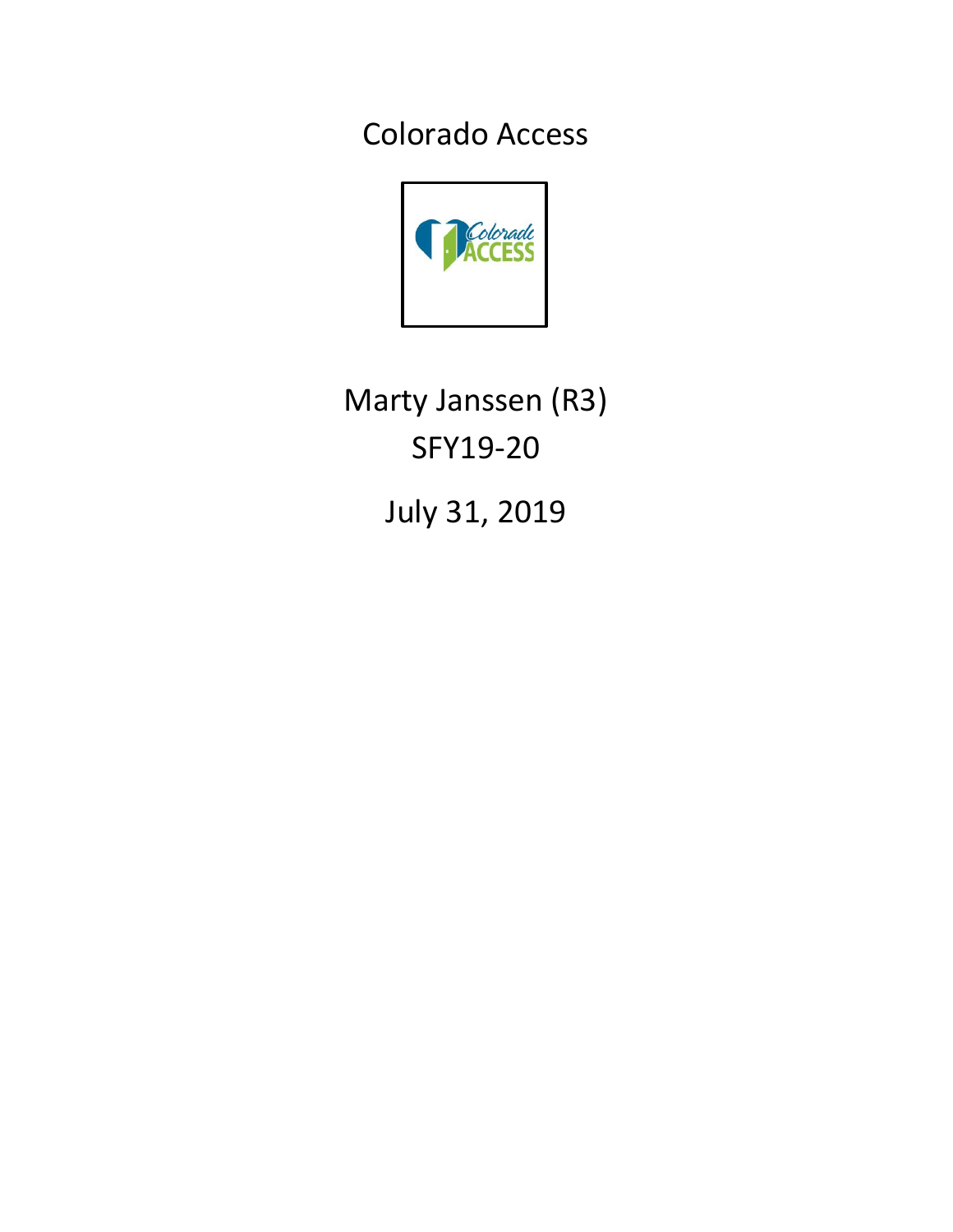### **Introduction**

Colorado Access (COA) is dedicated to empowering its members with access to timely and appropriate health care, and delivering comprehensive choice to Members as they seek out providers and resources that best meet their needs. Building upon a history of partnership, engagement, and network development, COA is well positioned to meet or exceed the network adequacy standards established by the Regional Accountable Entity (RAE) contracts for Regions 3, and is focused on continuing to grow and improve the COA network. This Network Adequacy Plan articulates the overarching approach that COA continues to employ toward cultivating and supporting viable provider participation, thus helping to expand options for Members.

This report is written within context of Section 9.8.1., and subsequent paragraphs, of the RAE contracts for Regions 3,, and will address questions specific to those paragraphs. COA will submit a Network Adequacy Report, on a quarterly basis, to help track and validate the successes and challenges of the strategies outlined in the pages that follow. As always, COA is happy to provide further information and clarification to the Department upon request.

#### **Contract Citation 9.8.1.1.**

*How [will the Contractor] maintain and monitor a network of appropriate providers that is supported by written agreements and is sufficient to provide adequate access to all services covered under the contract for all members including those with limited English proficiency and members with physical or mental disabilities?*

Colorado Access has extensive experience in developing and supporting a provider network dedicated to servicing members of Health First Colorado (Colorado's Medicaid program). The substantial provider networks COA established during its tenure as a Regional Care Collaborative Organization (RCCO) and Behavioral Health Organization (BHO) were the initial foundation for the Region 3 provider networks.

#### **Primary Care Medical Provider Network (PCMP Network)**

COA achieved a 100% success rate in re-contracting all targeted PCMPs last year for Region 3. In addition, COA increased total PCMP contracts this past year, and will continue to add new PCMPs to its Region 3 network.

Building on this foundation, COA continues to use various resources to further target potential additions and grow its network of providers. COA has a dedicated provider contracting team that responds to inquiries and requests to participate in the network on a daily basis. These requests consistently arise from:

- Interested physical health providers;
- Extensive outreach by our Provider Relations team;
- Requests from contracted providers such as UC Health.
- Referrals by community partners;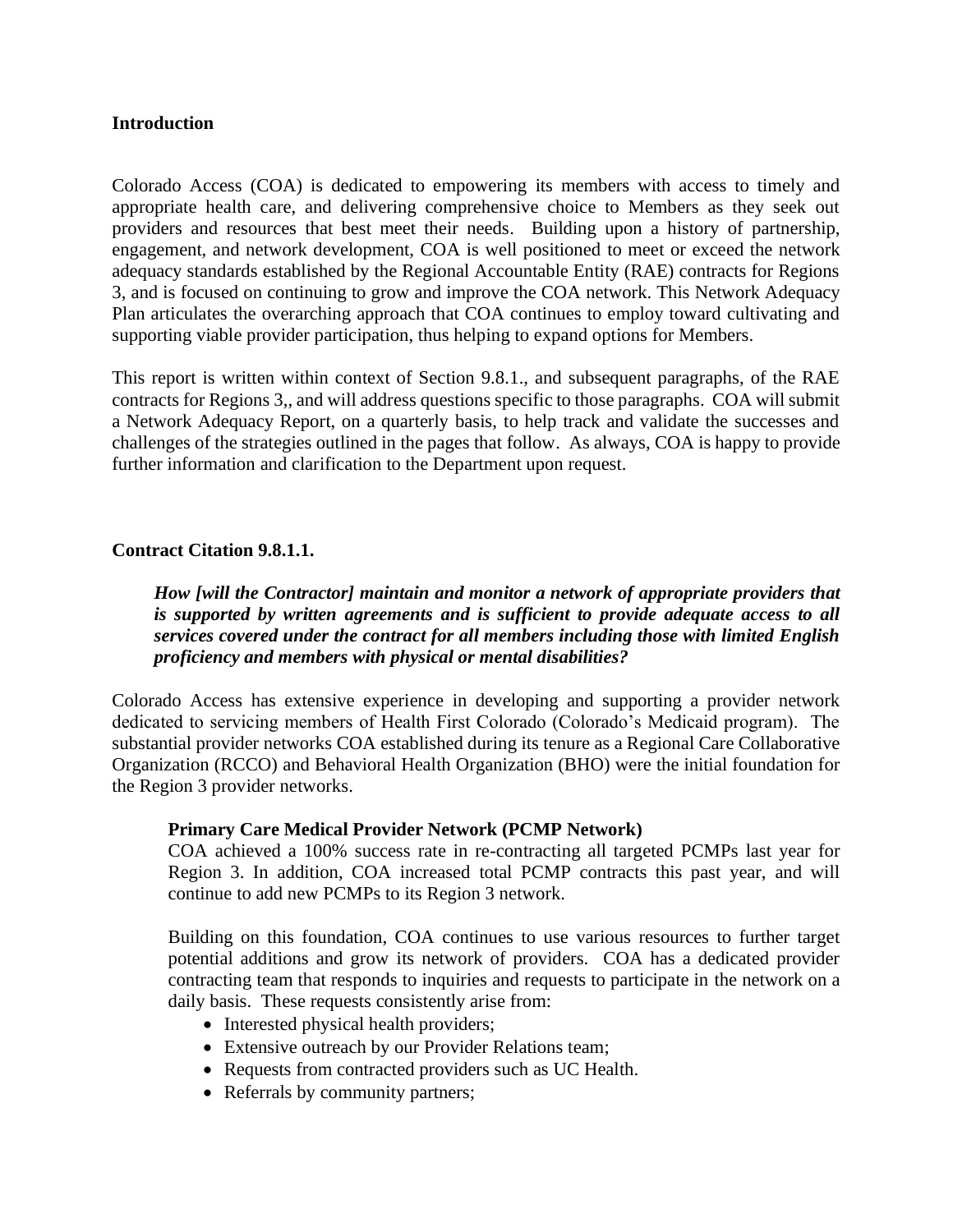- Inquiries from members and referrals by our Customer Service team;
- Partnership with the Department and Health First Colorado Enrollment to outreach and contract with providers that have been requested by Members, but who are not yet participating in our network.

In addition, COA continually monitors provider-to-member ratios to identify areas that need prioritization for targeted provider outreach. It is important to note, however, that COA is dedicated to contracting with every willing and appropriate provider to become part of its primary care network.

To become part of the network, COA requires all PCMPs to complete a comprehensive provider application<sup>i</sup>, and to sign a Professional Provider Agreement (PPA). All PCMPs have a newly revised agreement that obligates them to the PCMP requirements as outlined in the RAE contracts. The PPA's Appendix 1, (aka the Provider Application) is used to assess each provider's readiness to meet the general primary care needs of members and to accommodate members with special needs. In addition to other data, the Provider Application captures the following information:

- Extended office hours:
- Additional languages spoken and interpretation services offered;
- ADA compliance and necessary equipment available for Medicaid enrollees with physical or mental disabilities;
- Cultural competency training.

Information reported on the Provider Application is populated into COA's credentialing software and sorted to aid in determining what aspect of the network meets the needs of special populations and how to best develop and implement programming to increase access to these services across Region 3.

### **Behavioral Health Provider Network**

Colorado Access has a long standing statewide behavioral health network. This network continued uninterrupted into the RAE implementation and is the foundation of COA efforts to ensure adequate access to behavioral health services for members. This existing network includes contracted relationships with every Community Mental Health Center in the state, hospital systems, Institutes for Mental Disease (IMDs), behavioral health providers who are integrated with PCMPs, and independent behavioral health providers, statewide. COA continues to receive requests from behavioral health providers to join its network. COA adds any provider who is validated, submits a completed application, meets COA credentialing criteria, and signs a Professional Provider Agreement.

Updated methodology for member attribution and specified obligations within the RAE contract, however, require focused attention to ensure an operationally adequate network, regardless of the total number of providers under contract. COA continues to develop programs to address these challenges by offering consistent training to behavioral health providers that underscores the implications of site-based attribution and the best way to navigate eligibility, claims, and billing issues within the RAE system. Conducted by the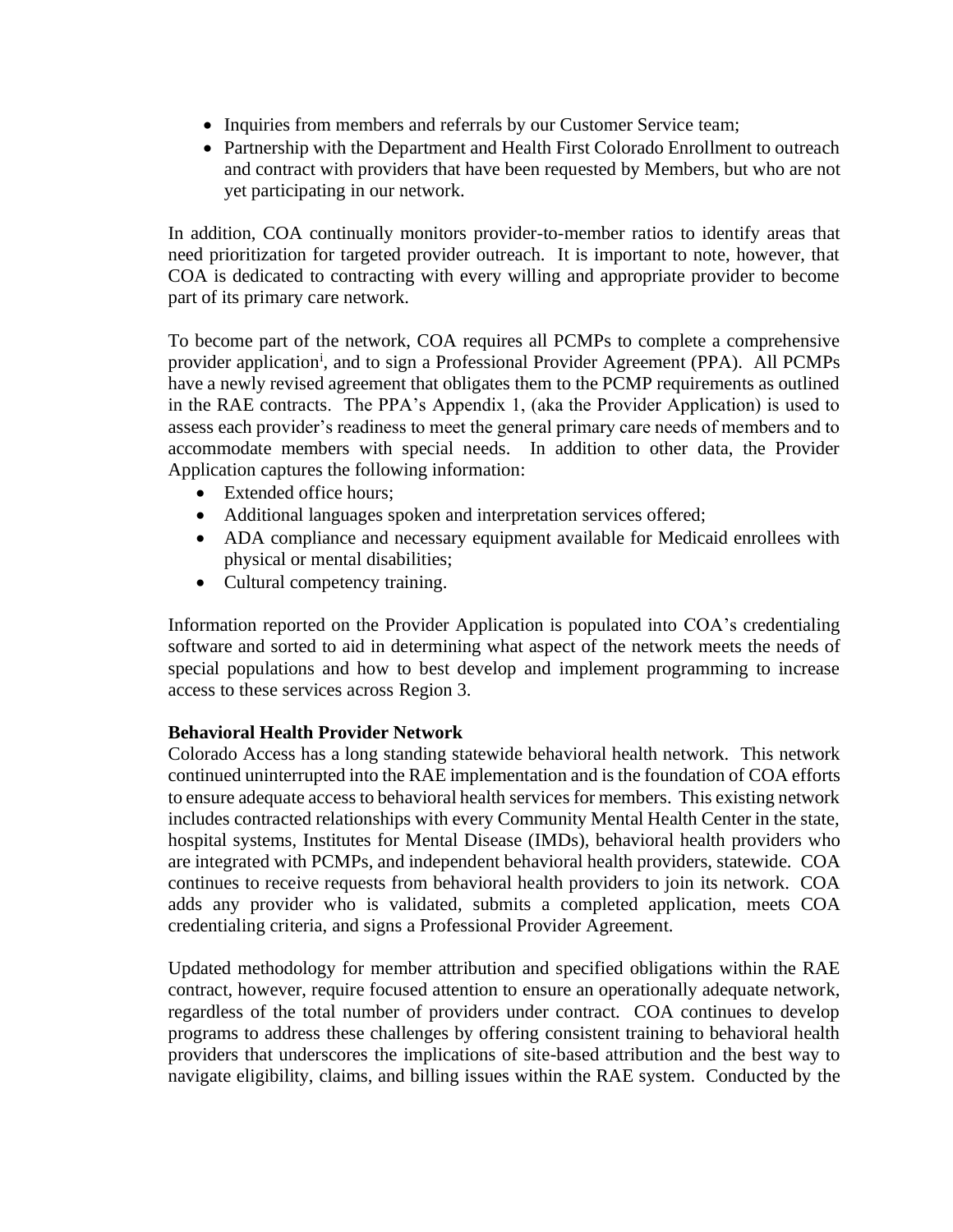Provider Relations team and supported by Provider Contracting and Behavioral Health Operations teams, trainings have been implemented in various forms, including:

- Provider forums and open houses, with appropriate COA staff to answer questions and direct further inquiry;
- Creation of webinars to address issues that impact numerous providers;
- In-depth one-on-one trainings and meetings with providers who request and need them;
- Extensive communications through provider newsletters and other email platforms.

COA is reaching out to previously contracted behavioral health providers, as well as any newly contracted providers, to complete the updated Provider Application, in order to better understand the network's capacity to meet the needs of special populations and to better direct future training and programmatic priorities. As noted above, the Provider Application is used to assess each provider's readiness to meet member needs and to accommodate members with special needs.<sup>1</sup>

Additionally, COA ensures continuity of care by offering single-case agreements (SCAs) when needed and appropriate to any behavioral health provider, statewide (and out-of-state when necessary), who would like to render services to a COA member. COA staff have developed relationships with personnel from the various RAEs and act upon referrals from those RAEs on an ad-hoc basis to ensure adequate services for members.

As noted above, each potential new behavioral health provider will be required to execute a contract with COA, complete the Provider Application, and pass credentialing requirements, before becoming an active participant in the provider network. These written agreements and documents will support growth and maintenance of the network and highlight areas of service—especially for special needs populations—that require further attention within Region 3. As with the PCMP network, COA will continually analyze provider-to-member ratios to assess geographic and functional areas for outreach prioritization. Claims data will be reviewed to analyze utilization patterns and help direct contracting efforts. COA will work with community partners, to identify areas of need and frame outreach.

# **Integrated Care and Telehealth**

Colorado Access currently has fully integrated practices in its network, and is planning to grow that core network. As a part of that strategy, COA developed an assessment tool that includes questions to evaluate providers on their infrastructure preparedness, as a way to stratify those most prepared for imbedded behavioral health. This assessment will allow our Practice Transformation team to determine the ongoing technical assistance needs of these practices. COA is responsive to any practice who indicates an interest in learning more about becoming a Medicaid provider under the regional organization structure of the

<sup>1</sup> Please see Appendix 1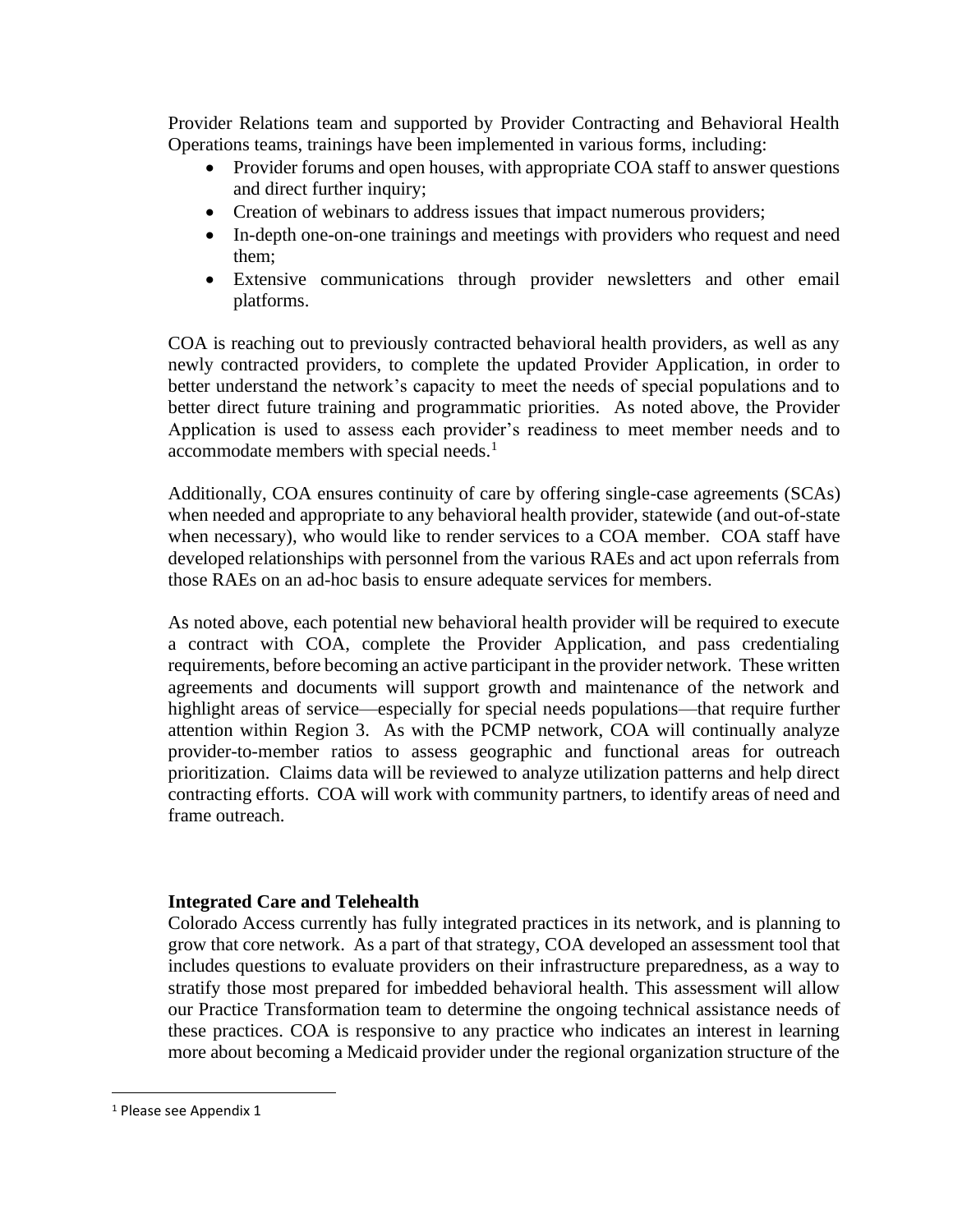Accountable Care Collaborative. COA is assessing the level of behavioral health integration of its currently contracted providers and will deploy practice transformation resources as needed to move these practices along the integrated care continuum. Additionally, Colorado Access has a dedicated staff member who is assessing whether or not any additional providers need to be targeted in order to identify and address any gaps in service prevision within Region 3.

The provider assessment is a tool that is being targeted to COA's entire PCMP network to assess practice's ability to meet all contractual requirements, including integrated behavioral and physical health care, and to help provide targeted practice transformation assistance, as needed, to those interested practices. These assessments are distributed to providers in waves, beginning in October 2018 and continuing through February 2019. COA is in the process of conducting a broader analysis, based on completed assessments, to determine best mechanisms to provide guidance and/or training in many areas, including integrated care.

Through its AccessCare Services (ACS) group, Colorado Access will continue to work to deploy telehealth services in a variety of settings, further augmenting the adequacy of the COA provider network. With an initial focus on integrating behavioral health support into primary care settings, the ACS model utilizes an integrated approach to combine specialty mental health services with physical health and primary care. It provides licensed behavioral health clinicians, substance abuse counselors, and psychiatric providers with the ability to screen, diagnose, provide brief intervention, and recommend psychotropic medication regimens all while collaborating with the primary care physician through a virtual platform. As a distinct group within the COA corporate structure, ACS is not bound by regional borders, and staff are open to foster potential relationships with providers throughout the state—an important aspect of network adequacy under the RAE attribution methodology. ACS and COA will track referrals and consults within the program to help guide practice transformation and integration efforts.

# **Contract Citation 9.8.1.2.**

### *How [will the Contractor] ensure that network providers provide physical access, reasonable accommodations, and accessible equipment for Medicaid enrollees with physical or mental disabilities?*

With implementation of the Professional Provider Agreement<sup>2</sup>, Colorado Access has a tool to survey primary care and behavioral health providers for their readiness to render services to Health First Colorado enrollees with physical and mental disabilities. Compliance with the Americans with Disabilities Act (ADA) is a section noted, specifically, in the PPA and every COA provider

<sup>2</sup> Please see Appendix 1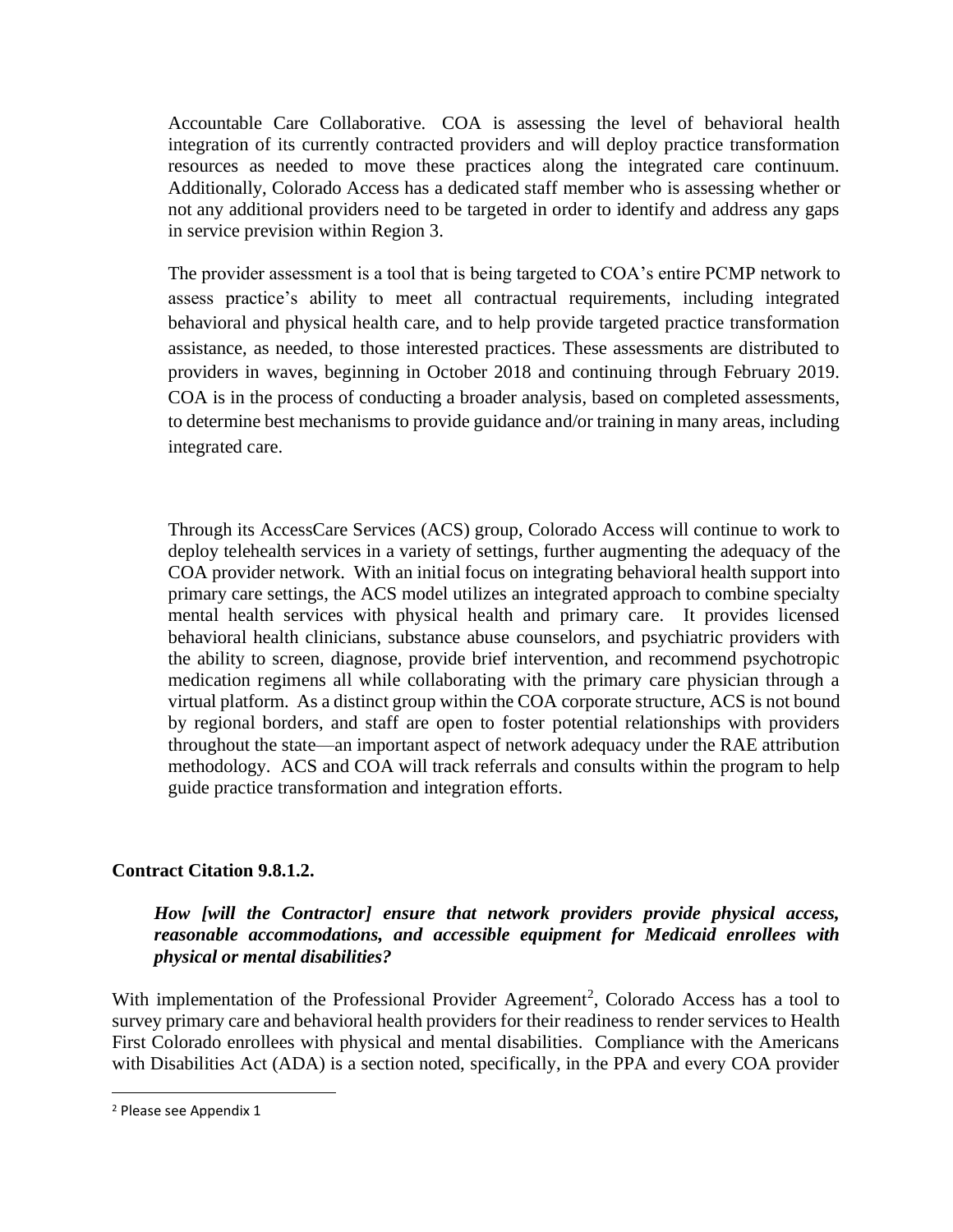will be required to complete it. Information gathered via the PPA is loaded into COA's credentialing system, sorted, and reported upon, on a regular basis. These reports are used to focus outreach and training by COA Practice Transformation and Provider Relations teams and to analyze where gaps may exist.

In addition, COA works openly and extensively with community partners, COA Community Engagement, and Member Engagement teams to identify opportunities for increasing access to care for members with a disability and to better understand the barriers that exist for those members when accessing care.

COA's participation in the Medicare-Medicaid Demonstration (MMP) provided learnings for making reasonable accommodations for physically or mentally disabled members. Since duallyeligible individuals first became qualified for membership in the ACC, Colorado Access has worked to better coordinate resources for Medicaid-Medicare members and to better support providers who service their needs.

Lessons learned from the MMP program have highlighted the need to more wholly integrate Long Term Services and Supports into RAE programming, and COA is committed to furthering that integration within the RAE work. Since MMP is no longer an active program, dually-eligible members are now included in general care management outreach and support protocols, which helps assimilate their needs among care management teams—while still highlighting higher-risk members for additional support.

COA has built upon MMP provider surveys and outreach to identify areas for inclusion in general provider trainings and forums, and has incorporated ADA training and links to ADA resources in our provider relations efforts. In addition, COA's MMP experience helped identify providers who may accept Medicare but not Medicaid, and that has informed provider relations outreach, with regard to expanding the network.

# **Contract Citation 9.8.1.8. – 9.8.1.9.**

*Standards that will be used to determine the appropriate caseload for providers and how this will be continually monitored and reported to the Department to ensure standards are being met and maintained across the Contractor's provider network.*

### *Caseload for behavioral health providers.*

Colorado Access does not directly monitor the specific caseload of individual behavioral health clinicians in its network. However, COA will require all community mental health centers and all organizationally credentialed providers to have caseload policies and procedures. They must practice internal monitoring to ensure caseloads are reasonable and appropriately tiered based on the acuity of members on their caseload. This information will be reviewed during provider credentialing and re-credentialing.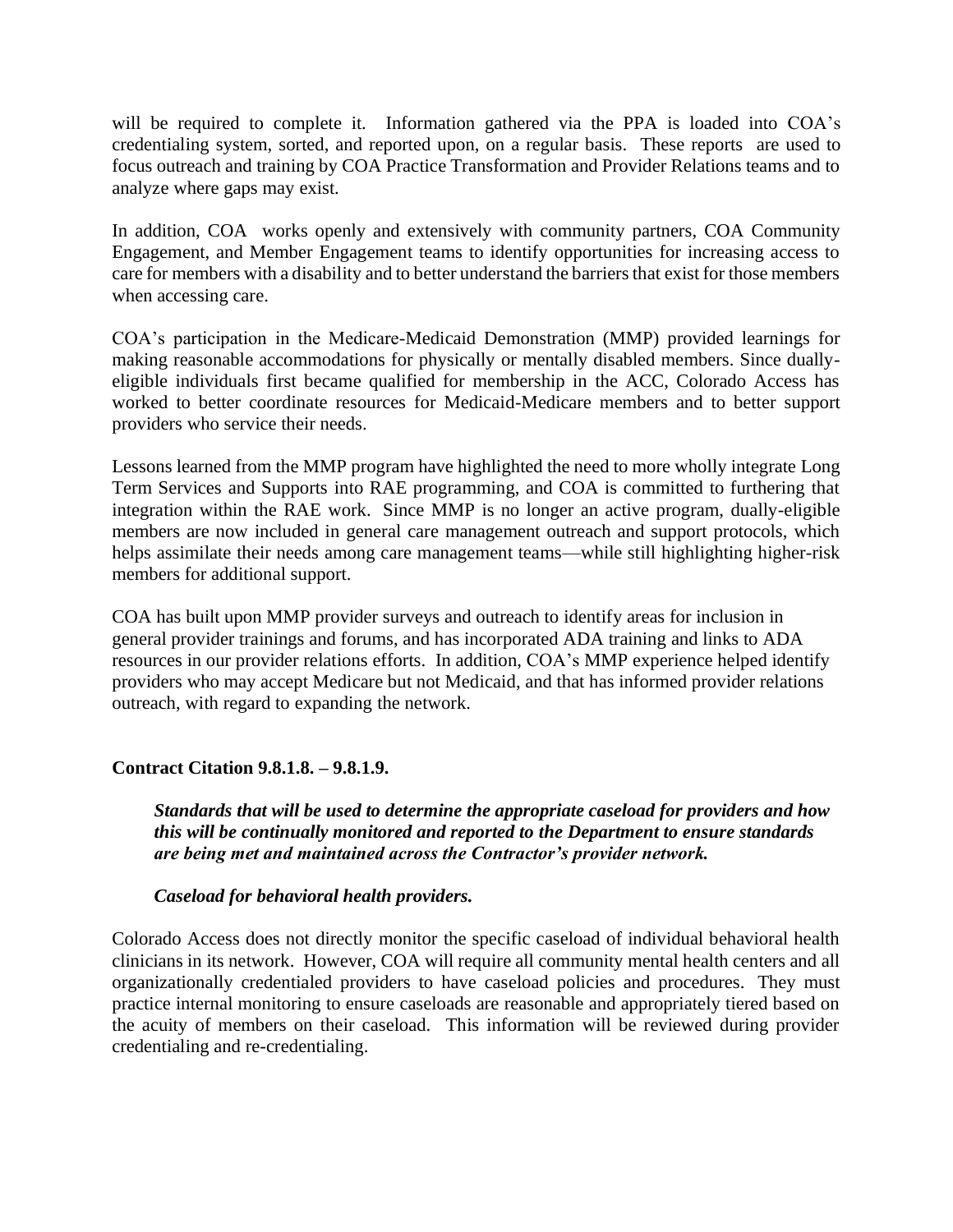COA's behavioral health/SUD provider network includes a pre-established, robust statewide network of contracted providers. COA contracts with individual practitioners, including Licensed Clinical Social Workers (LCSWs) and Licensed Professional Counselors (LPCs), psychiatrists, psychologists, and Nurse Practitioners (NPs). COA also contracts with multiple types of facilities, including community mental health centers, integrated care clinics, hospitals, group practices, Acute Treatment Unites (ATUs), residential facilities, hospitals and IMDs. Due to this heterogeneity within the behavioral health network, it is not feasible to establish standardized case load ratios. In many cases, providers and facilities are required to meet specific caseload standards as defined by licensure.

Colorado Access addresses member health acuity and severity across the network via care management. COA's care management department uses several data points to create a fourquadrant stratification model for identifying members with both physical health and behavioral health severity, which guides care management outreach.

Regarding network adequacy and quality of care issues, COA has standardized processes to identify and address these issues, and lack of a standard case load definition does not present a barrier to these processes.

### **Contract Citation 9.8.1.10.**

*Number of behavioral health providers in the network that are able to accept mental health certifications and how this will be continually monitored to ensure enough providers are available to meet the needs in the region.*

All of COA's contracted community mental health centers are licensed to accept mental health certifications. Because of complex and nuanced reasons, ensuring that Region 3 has adequate capacity to meet the need is not a reflection of the total number of facilities able to accept mental health certifications, rather, a reflection of the intricacies involved in transitioning care among facilities for members who are impacted by CRS 27-65-102. COA's experience has shown that barriers typically involve licensed facilities refusing to accept a certification from the discharging inpatient hospital, for a particular member. To mitigate these issues and meet the needs of members, COA's Utilization Management and Care Management teams will continue their processes of coordinating between facilities and outpatient providers to address barriers to member discharge, including issues related to the transfer of involuntary treatment and medication certification. This includes developing individualized care plans, seeking out and connecting with disparate "27-65" licensed providers, and helping to arrange for transitions of care for members.

### **Contract Citation 9.8.1.11.**

*A description of how the Contractor's network of providers and other Community resources meet the needs of the Member population in the Contractor's region, specifically including a description of how members in special populations are able to access care.*

Colorado Access is committed to ensuring that all members have an understanding of and access to providers and resources that will help them become healthy and remain healthy. This requires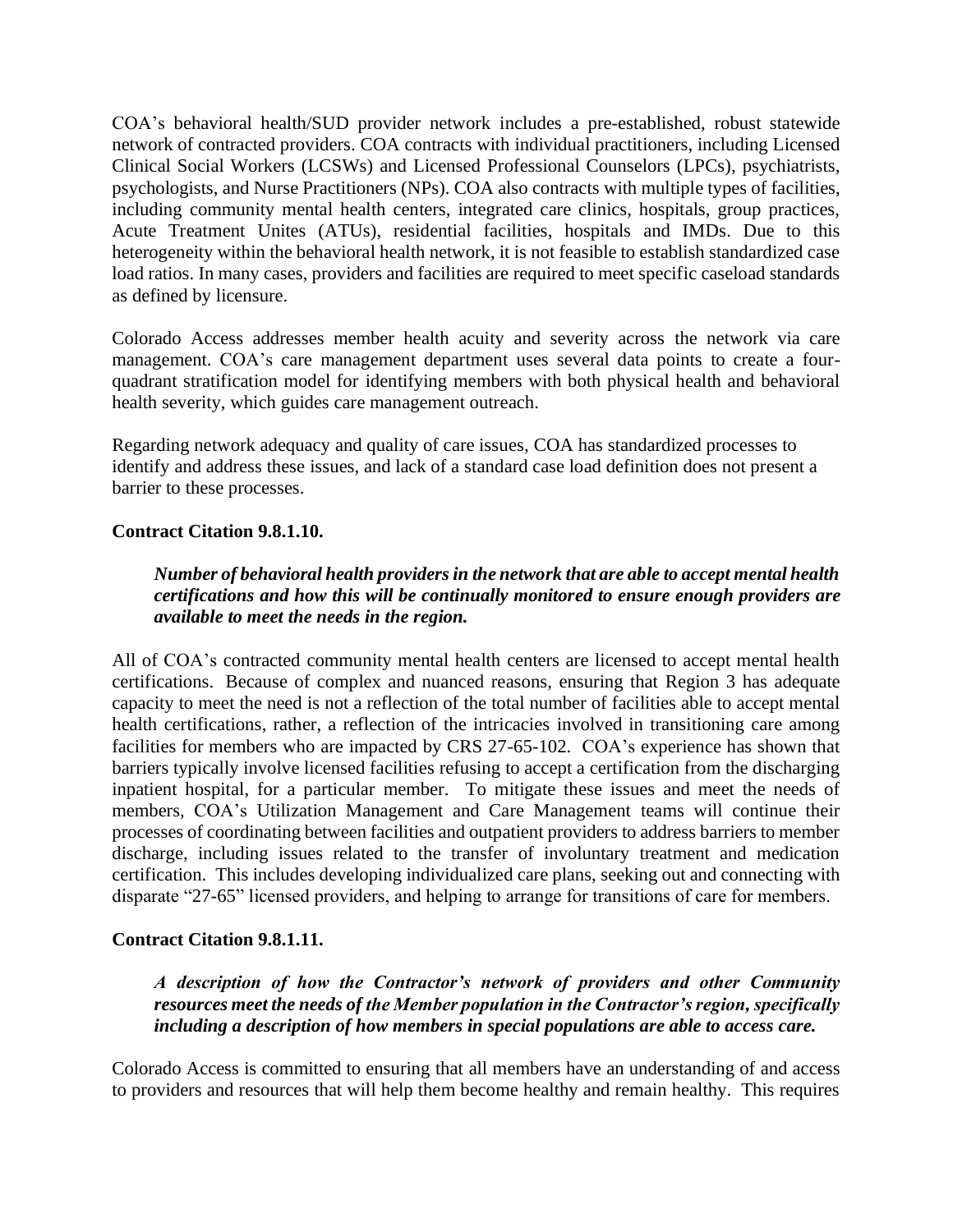the unified efforts of numerous medical and non-medical partners aimed at defining mutually reinforcing agendas and supporting mutually reinforcing actions.

As a primarily urban/suburban region, network adequacy issues stem less from physical proximity to providers than from system fragmentation, unilateral efforts to mitigate structural impediments, adequate access to timely care (both specialty and primary care), and the need for focused efforts towards ensuring that members with chronic conditions—or those utilizing services inappropriately—have access to the proper care they need, when they need it. Throughout SFY 2018-19, COA worked to lay the foundation for addressing these access issues, and will utilize these partnerships and systems in SFY 2019-20 to assess and respond to network access needs. These efforts reflect COA's belief that network adequacy is not simply a function of the number of providers in a region, but rather a function of the timely accessibility of those providers to the members who need their services.

### **System Fragmentation and Unilateral Efforts to Mitigate Structural Impediments**

Colorado Access will continue to utilize its Governance Council (GC) platform to develop shared responses to systemic issues that impact access. For SFY 2019-20, much of the focus will shift toward populations identified via the Potentially Avoidable Conditions (PAC) model and those high-cost members whom the Department has categorized as "impactable." COA will facilitate the coordination of the multiple providers represented on the Governance Council to ensure a shared focus on access to timely, proper care for these members and that varying perspectives on these populations are incorporated into the mobilization of adequate network resources aimed at connecting them to appropriate physical, behavioral, and longterm care.

# **Adequate Access to Timely Care**

During SFY 2018-19, COA implemented several foundational platforms to assess the adequacy of the provider network. These platforms do not act, simply, to evaluate provider numbers and ratios, but to define network adequacy in terms of timely accessibility to preventive and appropriate specialty care. COA will utilize these platforms during SFY 2019- 20 to consistently gauge the sufficiency of the region's network and help guide responses to access issues. Some examples include:

- An extensive PCMP survey, conducted during SFY 2018-19, aimed at identifying areas for support and improvement within the PCMP network (120 surveys were distributed with an 86% return rate). The survey has helped to identify challenges faced by disparate providers in meeting and enhancing their accessibility to COA members and adequacy of their roles as PCMPs. Throughout SFY 2019-20, COA will utilize results of the survey to channel practice support and align practice efforts toward systemic improvement in PCMP accessibility.
- A Business Intelligence model that analyzes regional attribution and identifies areas for concern and improvement. For SFY 2019-20, COA will utilize this model to consistently evaluate the provider network and attribution patterns, and identify providers who may not be operating with the ideal Medicaid panel size. If it is determined that a provider's panel size or attribution pattern does not reflect adequate accessibility, COA will engage and work to mitigate barriers to access.
- A behavioral health (BH) inpatient incentive payment plan that enhances partnership among COA and the BH inpatient hospitals within its network, while focusing on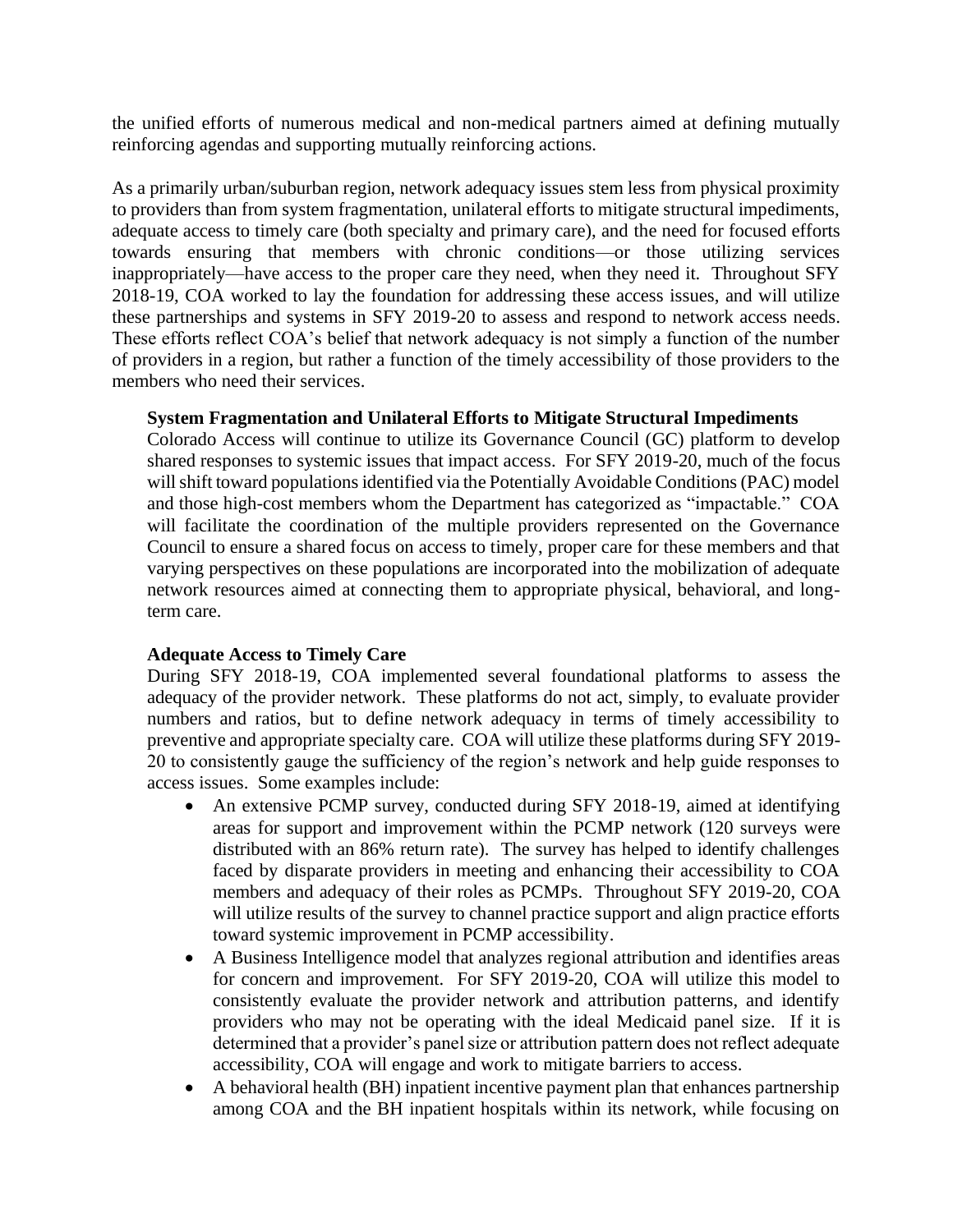increasing access to and utilization of follow-up services within seven days of discharge. COA will execute the plan with each of its BH inpatient hospitals during the summer and fall of 2019. The plan will tie directly to network adequacy by driving collaboration across various levels of BH care, increasing timely access to important follow-up services for COA members.

• A geo-mapping project aimed at understanding where members in Elbert County access their services. Past network adequacy reports have indicated the dearth of Medicaid providers in Elbert County; yet, Elbert's proximity to the Denver area belies traditional rural adequacy concerns. The geo-mapping will help clarify access patterns for members who live in Elbert County, while underscoring the type and breadth of supports COA can offer within that county to help ensure adequate access to services.

### **Focused Efforts on Identified Populations**

COA has an extensive network of behavioral health and primary care providers, which includes large health care systems, inpatient hospitals, Federally Qualified Health Centers (FQHCs), Community Mental Health Centers (CMHCs), independent physical and behavioral health providers, and providers who focus on particular populations, such as refugees and homeless members. In order to help ensure that this extensive network adequately meets the needs of certain populations, COA will focus, in SFY 2019-20, on identifying and connecting disparate resources in the dispensation of care to members who require additional supports to access and benefit from health care services. COA will:

- Utilize the lock-in function of the Client Overutilization Program (COUP) to ensure adequate access to an appropriate point-of-care for members who a seeking care via the emergency room or misusing pharmacy benefits.
- Articulate and execute on a county engagement strategy that:
	- o Identifies barriers to supports and care for foster children and tailors county-specific remedies to those barriers;
	- o Focuses discussion and effort on connecting children, who are in danger of becoming fostered, to appropriate behavioral health care;
	- o Explores methods for quickly connecting COA care management staff to members who are recently released from county jails;
	- o Further enhances COA's involvement in the Collaborative Management Programs (CMPs) adopted by several regional counties.
- Work with the Governance Council Health Strategy Committee to develop strategies that engender cross-system and integrative approaches to ensuring adequate access to appropriate care for members identified with potentially avoidable or "impactable" conditions and utilization patterns.
- Continue to highlight support for providers and agencies who specialize in servicing refugee populations.
- Continue to actively participate in Creative Solutions meetings with the Department and Individualized Service and Support Team (ISST) meetings with the various regional CMPs to help ensure that member situations are understood, helping to adequately connect them with the care they need.
- Evaluate internal Utilization Management practices to confirm that policies and procedures lead to the most adequate level of care for members, for the appropriate